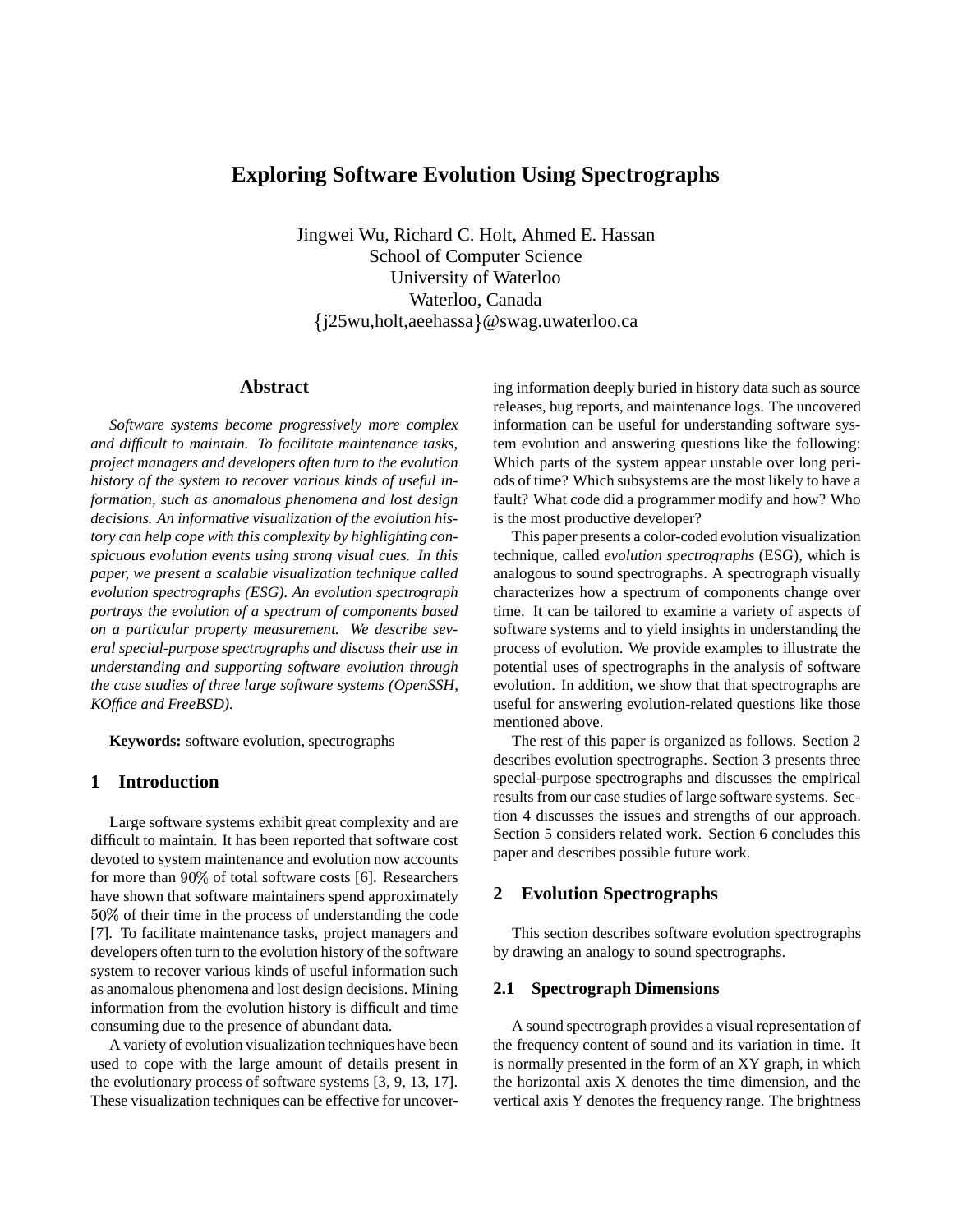of a position in the graph indicates the relative amplitude of the energy present for a given frequency and time. Analogous to sounds, software evolution can be characterized in terms of *time*, *spectrum*, and *measurement*, and visualized using spectrographs. We now provide our interpretations of these three dimensions.

#### **Time**

The time dimension denotes the whole or partial lifetime of a software system. Time can be measured in two ways. First, we can measure time in units of evolution events, such as software releases and repository commits. Second, we can use fixed-length periods as time units, such as months. Depending on the purpose of our study, we need to measure time differently. For example, if we want to analyze how the system structure evolves, we can measure time in units of software releases because the system structure likely undergoes substantial changes across releases. If we want to study developer activities, a measure based on fixed-length periods (e.g., month) is more appropriate.

### **Spectrum**

Analogous to sound decomposition into frequency components, software system decomposition into smaller software units provides a measurement basis for the Y axis. In the spectrum of sound, frequency components are arranged into an order according to their values. Similarly, software units must be ordered by a particular property. In this paper, we have often chosen to order software units by their creation or modification time.

A software system can be decomposed at varying levels of granularity, such as the subsystem or file level. Such a structural decomposition is not the only spectrum we can use in analyzing software evolution. Depending on the subject we are studying, the spectrum may appear in different forms. For example, if we want to study developer activities in a large project, we may define the spectrum to be an ordered arrangement of developers according to their skill levels or by the dates they join the project. If we want to assess the language diversity of a large application, the spectrum can be a range of implementation languages, such as Assembly, C, C++, Java, and various scripting languages, which can be ordered by their dates of being introduced into the application. In Section 3, we describe several concrete examples of spectrum.

### **Measurement**

For a component in the spectrum, we can measure a particular aspect or property of that component at any points during the lifetime of a software system. A variety of software metrics, such as Lines of Code (LOC), Fan In/Out of dependencies, and defect density can be computed on a perunit basis. We can also compute the change of metrics over time. For example, we have measured the Fan In/Out of changed dependencies at the file level across a sequence of releases in one of our studies, which we describe in detail in Section 3.

### **2.2 Spectrograph Model**

The spectrograph uses a matrix  $M$  as its underlying data model (see Figure 1). For a given spectrum, each of its components will be measured according to a particular property . A row in the matrix stores a vector of values that represents the evolution history of a spectrum component. A column stores a snapshot of evolution states for all components in the spectrum at a particular time point or during a particular period. If the spectrum contains  $m$  components  $(c_0, c_1, ..., c_m)$  and time is measured using *n* discrete points  $(t_0, t_1, ..., t_n)$ , the matrix will have the dimension of  $m \times n$ . We view such a matrix as a metrics-based representation that mathematically characterizes the evolution history of a software system.



**Figure 1. Spectrograph Model**

## **2.3 Spectrograph Coloring**

After we have computed an evolution matrix,  $M$ , we use colors to represent values stored in  $M$  in order to produce the final spectrograph. The coloring of the spectrograph permits us to easily discover patterns embedded in the evolutionary data. These patterns are then examined closely to gain a better understanding of the evolution of the system. This approach is able to get a better view of large amount of data, in contrast to other graph based approaches which depend on aggregating the evolutionary data into one or few data values for the whole system in a chart. These aggregation techniques are likely to hide some of the complex and interesting patterns that appear in the rich evolutionary process of a software system. In our studies, we found that the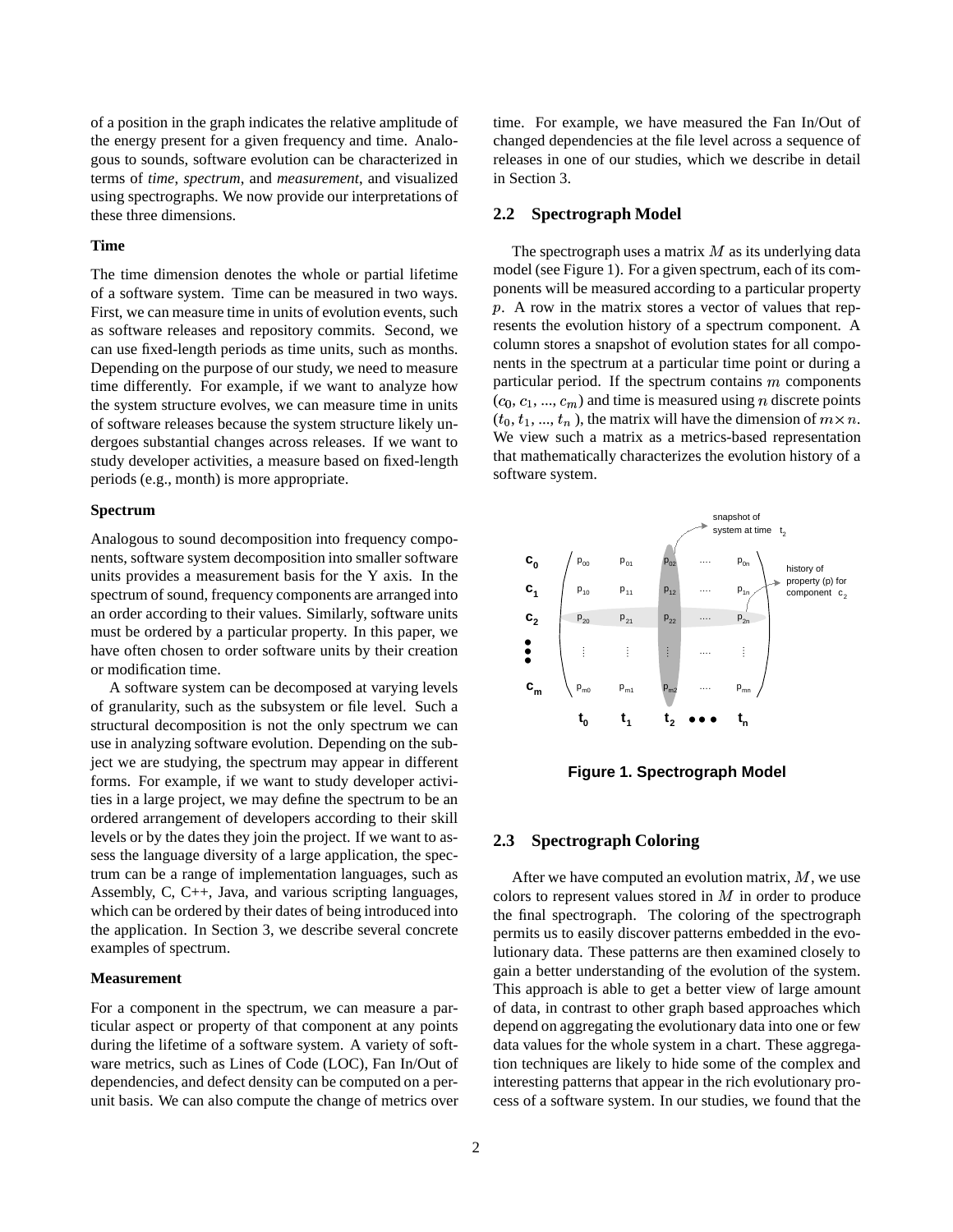coloring process must be specially tailored for various subjects and purposes. We only present two coloring methods, which are directly relevant to our case studies presented in this paper.

#### **Linear Mapping**

This method uses two base colors,  $C_{Max}$  and  $C_{Min}$ . It simply maps the largest value in M to  $C_{\text{Max}}$  and the smallest value to  $C_{Min}$ . Any other values in M will be associated with a color determined by a linear mapping from the value range to the color range.

#### **Exponential Decay**

This method uses three base colors,  $C_{H_{\text{old}}}$ ,  $C_{C_{\text{old}}}$  and  $C_{BG}$ , and a gradient coloring function  $g$ . We denote the value at row *i* and column *j* in M as  $M[i][j]$  and its associated color as  $C[i][j]$ . We render the spectrograph according to the following formula.

$$
C[i][j] = \begin{cases} C_{B G} & \text{if } M[i][j] = \square \\ C_{H o t} & \text{else if } M[i][j] \ge T \\ C_{H o t} & \text{else if } M[i][j-1] = \square \\ g(C[i][j-1]) & \text{otherwise} \end{cases}
$$

where T is a threshold value and  $\Box$  means the cell contains no value at all. For a cell in the spectrograph, if it does not have a value, we assign it the background color  $C_{B}$ . If its value is greater than or equal to  $T$ , or its previous cell does not have a value, we render it using color  $C_{H_{\text{out}}}$ . Otherwise, we determine its color using function  $q$ , which we define as follows:

$$
g(c) = [h', s', b']
$$
  
\n
$$
h' = h(c) + (h(C_{c_{old}}) - h(c)) \times decay
$$
  
\n
$$
s' = s(c) + (s(C_{c_{old}}) - s(c)) \times decay
$$
  
\n
$$
b' = b(c) + (b(C_{c_{old}}) - b(c)) \times decay
$$

We express a color c using the form of  $[h(c), s(c), b(c)]$ where  $h(c)$ ,  $s(c)$ , and  $b(c)$  represent its *hue*, *saturation*, and  $b$ *rightness* respectively. Function  $g$  changes a color toward  $C_{\text{cold}}$  by means of exponential decay. The factor  $decay$  in the equation takes a value between 0 and 1.

In our case studies, we have chosen red for  $C_{Hat}$ , green for  $C_{\text{col}}$ , and white for  $C_{\text{BG}}$ . The threshold value T is 1 and the decay factor is 0.5. Now we provide an example to illustrate this coloring method. If a file is changed, we measure its change using a value greater than or equal to 1, and consequently its color will be in red. For every time step that the file is not changed, its color progressively fades into light-green. This coloring process suggests that a hot (changed) file starts to cool down if no future change occurs to it.

### **2.4 Describing Spectrographs**

This section presents a template for using spectrographs. This template will be used in the discussion of each of our case studies.

### **Intent**

A short statement that answers the following questions: What is the purpose of the spectrograph? What problem does it address?

### **Motivation**

An explanation of a research problem and the rationale behind it. A simple scenario is provided to help explain how the spectrograph solves the problem or how it fits into the rationale.

#### **Dimensions**

A detailed description of spectrograph dimensions (time, spectrum, and measurement) that ensure the creation of a meaningful picture.

### **Coloring Method**

A brief explanation of the coloring method used to render the spectrograph.

#### **Example Spectrographs**

A brief description of example spectrographs produced for a software system.

Right after this template, we will offer our observations based on the actual spectrographs and discuss their possible implications and meanings.

# **3 Case Studies**

This section illustrates the use of spectrographs in three case studies of the evolution of large software systems. Our goal is not to enumerate all possible types of spectrographs but to shed light on their usefulness in analyzing software evolution and to motivate new ideas for possible future research.

#### **Case Study 1: Punctuation in OpenSSH**

#### **Intent**

In this case study, we tailor evolution spectrographsto highlight conspicuous events in the lifetime of large software systems. We attempt to find evidence of *punctuation*, that is sudden and discontinuous change.

#### **Motivation**

Software evolution is commonly characterized as a slow process of incremental change. According to Lehman, soft-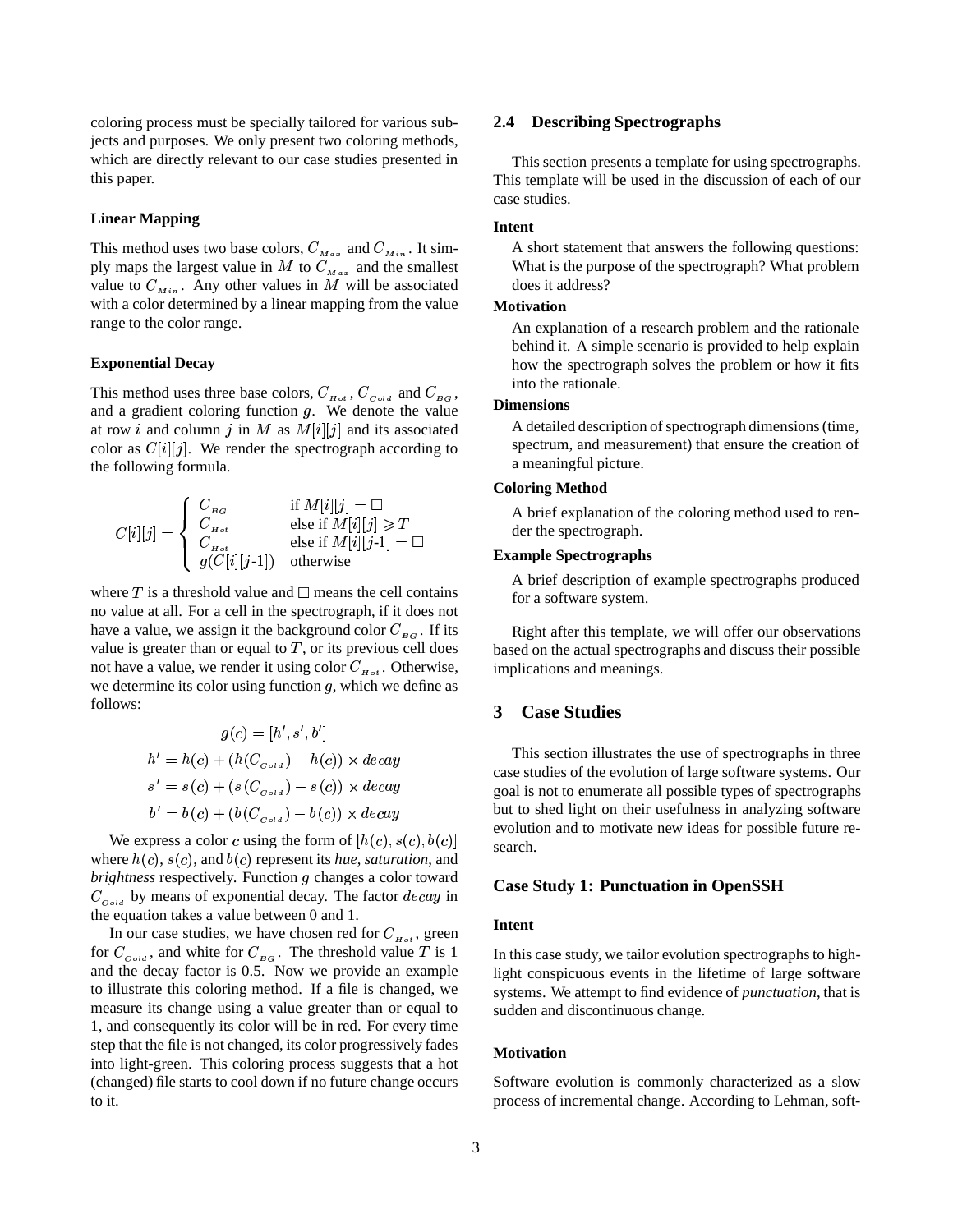

(a) Fan In of Changed Dependencies (b) Fan Out of Changed Dependencies

### **Figure 2. Punctuated Evolution in OpenSSH**

ware systems need to be continually adapted to meet changing requirements else they become progressively less satisfactory [14]. Researchers have reported that punctuated change can be observed by studying feature growth and structural change [1, 2, 19]. This case study demonstrates how to use spectrographs to capture punctuated change by emphasizing visual cues. The observations of punctuation may help us to understand how continual change accommodates punctuated change. This may also lead to possible refinements of laws of software evolution.

#### **Dimensions**

**Time** – A historical sequence of versions forms the lifetime of a software system. Measuring time based on versions have proven consistently useful in studying the evolution of large software systems [10, 15].

**Spectrum** – The spectrum is composed of source files ordered according to the date of creation. When a large software system is well-organized, we can also adopt its directory structure as the subsystem hierarchy and treat directories as components in the spectrum.

**Measurement** – We measure the Fan In and Fan Out of changed dependencies at the file level between any two adjacent releases. This measurement is on a per-file basis. For example, if a source file has one old incoming dependency removed and two new incoming dependencies added during a particular development period, we give that file a value of 3 to indicate its Fan In change for that period.

To measure dependency changes, we extract a dependency graph for each source release. The program extractor we used is LDX [18], which is an instrumented version of the GNU code linker LD. It outputs function calls and variable uses, which are further abstracted into file-level dependencies.

### **Coloring Method**

This study uses colors to code changes to files. Files are considered to be changed if their dependencies are changed. A file will be rendered in red if it is changed. For every time step that the file is not changed, its color fades toward lightgreen by means of exponential decay.

### **Example Spectrographs**

This study presents two spectrographs to show dependency change in OpenSSH at the file level (see Figure 2).

OpenSSH is a well-known open source implementation of the SSH protocol suite of network connectivity tools [16]. OpenSSH encrypts communication traffic in order to effectively eliminate eavesdropping, connection hijacking, and other malicious network attacks. We have examined 60 OpenSSH releases since its first release in October 1999. Figure 2 shows two evolution spectrographs. We label major release numbers in the graphs in Figure 2 so we can correlate them with conspicuous change events that appear as vertical bands rendered in red (dark colored).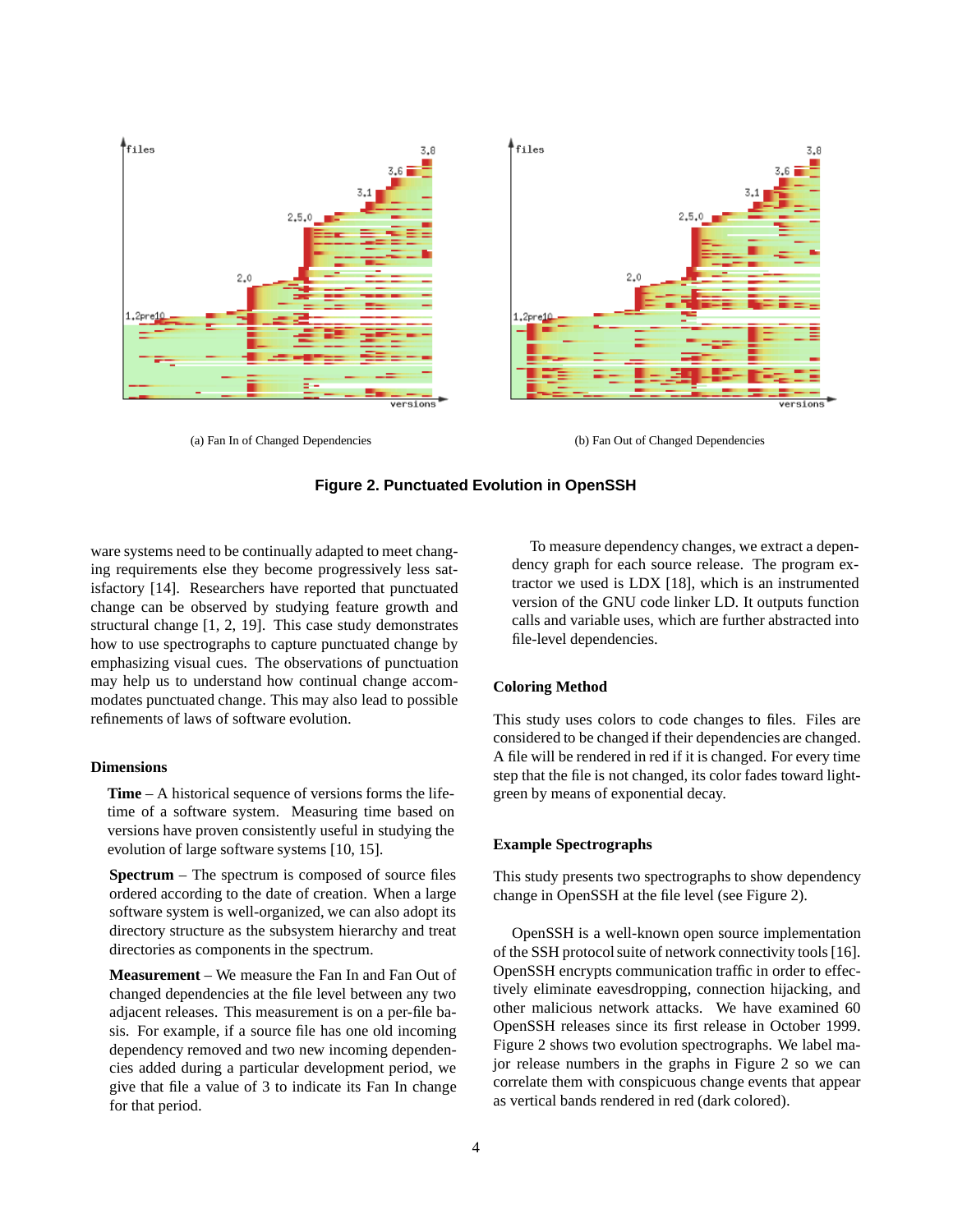Figure 2 shows an interesting phenomenon that changes to OpenSSH were not evenly distributed during its lifetime. For example, releases 2.0 and 2.5.0 involved system-wide changes while the ten releases between them did not change much (see corresponding red vertical bands in the figure). This suggests that changes to OpenSSH were not incremental but occurred in discontinuous bursts.

By examining the two spectrographs shown in Figure 2, we observed three punctuated changes close to releases 2.0, 2.5.0 and 3.1 respectively. We examined the related online documentation to validate our observation. In May 2000, the developers of OpenSSH implemented support for the SSH2 protocol and release 2.0 was delivered. We map this major change to the first punctuation. Given that OpenSSH is a protocol-centered application, it is not surprising that this protocol update resulted in system-wide changes. In November 2000, the developers implemented Secure File Transfer Protocol (SFTP) client and server support, which was shipped with release 2.5.0 in February 2001. We relate the second punctuation to this functionality enhancement. The last punctuation near release 3.1 can be associated with the major transition from release 2 to release 3. The architecture of OpenSSH was systematically adapted during that time in order to support future evolution.

We attribute new functionality as the main driving force of change during the two punctuation periods near releases 2.0 and 2.5.0. During each of these periods, the system size, which was measured using the number of files in Figure 2, showed a substantial growth. By contrast, no sudden growth occurred during the third punctuation period, but the system structure went through substantial change. Therefore, we regard structure adaptation as the main driving force of the third punctuation.

We gain insights into the causes of conspicuous change events by means of correlating spectrographs for both Fan In and Fan Out of dependency changes. For example, if we only look at Figure 2(b), it seems that release 1.2pre10 was aggressively restructured. However, Figure 2(a) shows this restructuring was actually caused by adding or eliminating dependencies to seven files, which are indicated by seven horizontal lines in red (dark colored). A further examination of the source code revealed that the logging utilities log-client.c and log-server.c were merged into a new file called log.c. This merge resulted in widespread changes in extracted dependency graphs but not in the source code. This phenomenon can be explained as a change to a single "aspect", namely, logging.

### **Case Study 2: Development of KOffice**

### **Intent**

We use spectrographs to examine the development history of a software system to determine which parts in the system were frequently modified.

#### **Motivation**

If a source file is frequently modified, it is often more prone to faults. For example, Eick *et al.* have used the modification history to predict the incidence of faults [5]. Graves *et al.* showed that the number of modifications to a source file is a good predictor to the fault potential of the file [11]. Spectrographs can be used to visualize how a group of files or even subsystems are modified during the latest development period of a software system. In the resulting display, frequent changes can be highlighted using colors. This information can be useful for assisting various stake holders such as project managers to achieve an improved allocation of restricted resources, thus enhancing the development process.

### **Dimensions**

Time – We measure time based on commits to the source code repository. A repository commit contains a group of source files whose changes are incorporated by a developer into the repository of a source control system, for example, the Concurrent Versions System (CVS) [4].

**Spectrum** – We form the spectrum using software units. These units are recently modified and ordered according to their modification time. We decompose the software into a hierarchy of software units (subsystems and files). The spectrum can be at any of the levels in the software hierarchy. We normally adopt the directory structure as the default system decomposition when the system is well-organized. A file is considered to be modified if it has a commit record in the repository. A higher-level unit is considered to be modified if at least one of its contained files is modified.

**Measurement** – We count the number of modified files per commit per software unit. This measurement can only be applied at levels of granularity higher than or equal to the file level. For example, if a source file was involved in a commit, it is measured as 1 otherwise 0 for that commit. If a subsystem contains three files in a commit, it will be given 3.

#### **Coloring Method**

The coloring method used in the previous case study is applied.

#### **Example Spectrographs**

The spectrographs in Figure 3 visualize the recent development of KOffice based on the change history extracted from its CVS repository.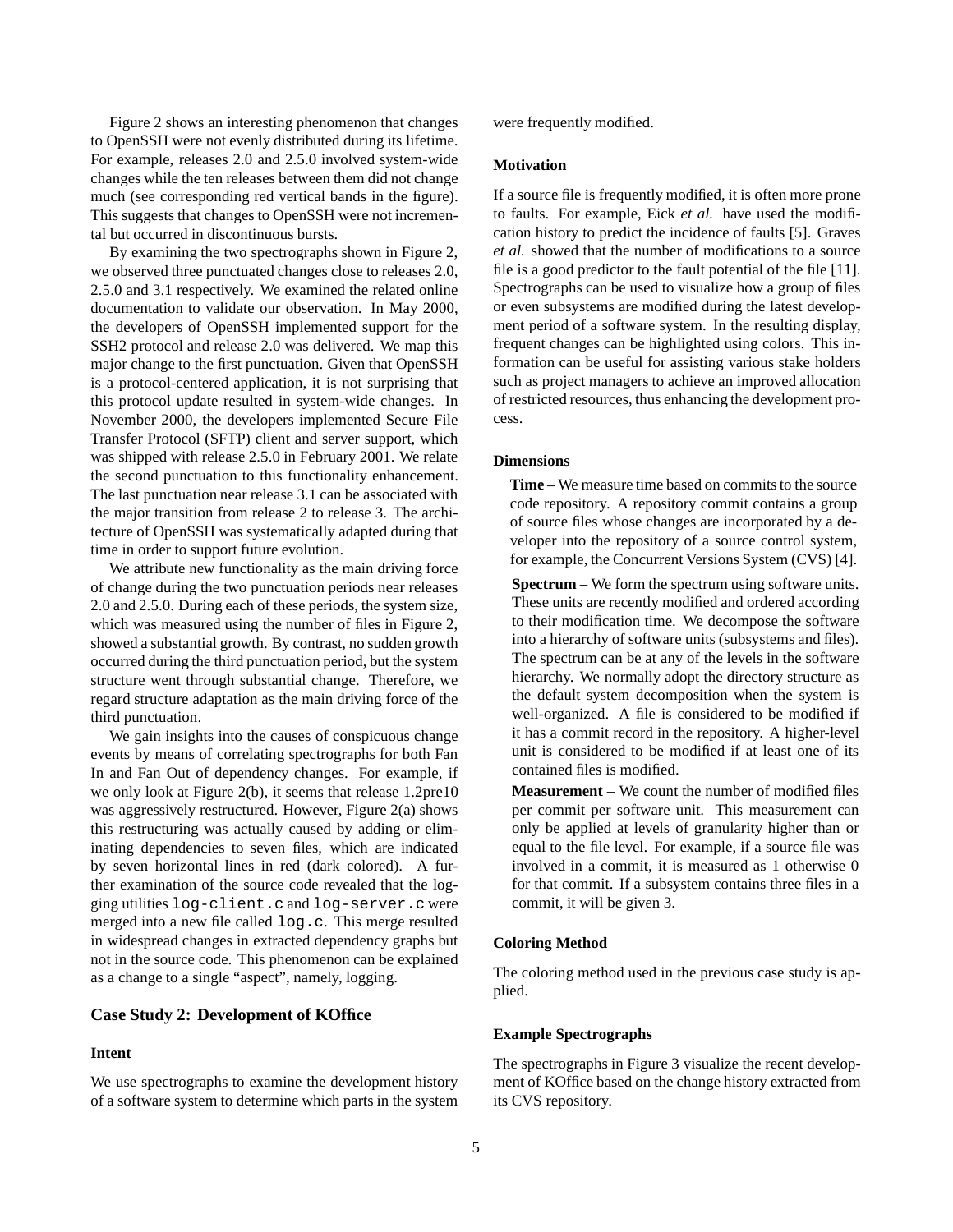KOffice is a free, integrated office suite for KDE, the K Desktop Environment. It consists of 11 major applications: KWord, KSpread, KPresenter, KFormula, Kivio, Karbon, Krita, Kugar, KChart, Kexi, and Filters. For detailed information, see the official web site of KOffice [12].

Figure 3 shows the latest change history of KOffice from May 13 to May 30 in 2004. During this period, there are 200 CVS commits, which are visualized in three spectrographs targeted at varying levels of abstraction. We adopted the directory structure of KOffice as its subsystem hierarchy. Figure 3(a) shows how changes are performed to the top-level subsystems. It can be seen that kpresenter appears in a horizontal band that is almost fully rended in red (dark colored). This indicates that it is the most frequently modified subsystem during that period. In Figure 3(b), we lowered the unit of measurement to smaller subsystems directly contained by the top-level subsystems. A top-level subsystem containing no lower-level subsystems is considered to contain itself. This figure shows that kpresenter and filters/kpresenterexperienced more modifications than other subsystems. In order to find which particular files were modified, we further produced a spectrograph at the level of source files. Figure 3(c) shows that files kpresenter doc.cc, kpbackground.cc, and kpobject.cc contained by kpresenter were the top three files prone to change, marked by arrows in the figure. These three spectrographs provide strong visual cues pointing out the frequent changes occurring in KPresenter. They can be used by project managers and developers to monitor more closely the short term system development at varying levels of granularity and to coordinate future development efforts such as allocating more testing resources to KPresenter.

We adopted repository commits as time units in Figure 3. This does not scale up when a large number (hundreds or thousands) of commits across a long period need to be visualized. We may possibly rely on several solutions. First, we can use days, weeks, or even months to measure time. Second, we can filter out trivial commits local to individual files or subsystems but keep commits of global importance. Third, we can provide a user interface to reveal minor details such as ultra-thin horizontal lines in Figure 3(c) and to alleviate visual burdens on the eye. We have implemented a spectrograph visualizer which employs a zoomable interface to help users to explore large spectrographs.

Stake holders of a software system can use spectrographs to facilitate various tasks at hand. For example, managers can visualize either changes or bugs at the system level to globally optimize the allocation of development resources. They can assign experienced developers to investigate and repair faulty code to reduce the likelihood of future faults and to improve customer satisfaction. By contrast, developers can focus on their own small world and apply spec-



(a) At the top-level of subsystems



(b) At the level of smaller subsystems



(c) At the level of source files

**Figure 3. Latest Development of KOffice (200 CVS Commits from 05-13-2004 to 05-30-2004)**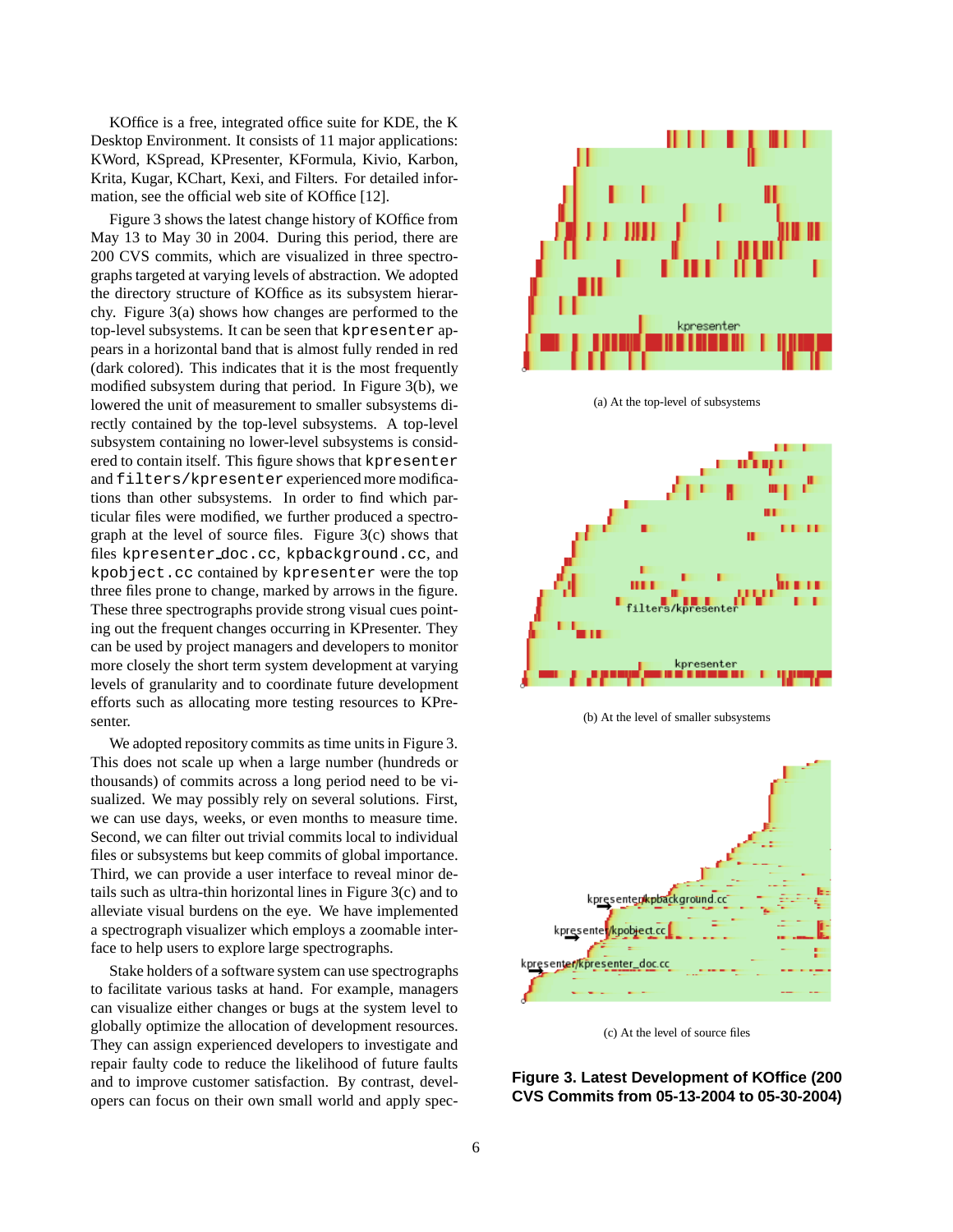trographs to achieve local resource optimization at the file level. They may spend more efforts examining faulty source files, which are under their responsibility to maintain but frequently cause application failures.

### **Case Study 3: Developer Activities in FreeBSD**

#### **Intent**

This case study focuses on how developers change code and assesses their productivity and coding behavior.

#### **Motivation**

The more time a developer spends on maintaining a system, the more knowledge the developer gains about the system. Consequently, developers with different amounts of experience often perform their tasks in different ways. Novice developers tend to play it safe by modifying only a small part of the system, thus reducing chances of causing undesirable consequences such as faults. By contrast, experienced developers often perform risky tasks that normally require a deep understanding of the system and extensive domain knowledge. As a developer gains more experience, it is expected that (s)he will play a more active role and tend to modify larger portions of code. A better understanding of development activities can help managers to judge developers' performance, productivity, and capability. Based on this information, managers can assign tasks to appropriate developers or even assess the risk associated with a change done by specific developers.

### **Dimensions**

**Time** – Time is measured using fixed-length development periods. In this study, we choose to base time measurement on months. That is, we analyze developer activities for each month.

**Spectrum** – The spectrum is composed of cardinalities of source repository commits at varying levels of granularity. At the file level, the cardinality of a repository commit is the number of file involved in the commit. At the subsystem level, the cardinality of a commit is the number of subsystems that contain all the files in the commit. If a system is decomposed into 10 top-level subsystems, the spectrum at the highest level of decomposition will be a range from 1 to 10. Each spectrum component can be thought of as a maximal set in which all commits have the same cardinality. The first component in the spectrum is 1. It means that any commits in it touch code only within one subsystem. A commit belonging to the last spectrum component 10 indicates that all top-level subsystems have been changed in that commit.

**Measurement** – We calculate the number of repository commits per spectrum component per month. This approach can only be applied at levels of granularity higher than or equal to the file level.

### **Coloring Method**

We map the largest value in the derived evolution matrix to red (dark) and 1 to light-green (light). The value of 0 is not assigned a color. A linear gradient that changes from red to light-green forms the color range. Then, a linear mapping from the value range to the color range is used to determine colors for all other measured values.

### **Example Spectrographs**

The change history of FreeBSD is visualized for each developer who has committed changes into the CVS repository (see Figure 4).

FreeBSD is an advanced operating system derived from BSD and supports a large number of platforms such as x86 compatible, AMD64, Alpha, IA-64 and UltraSPARC [8]. It offers cutting edge networking, performance, security and compatibility features. It is currently being developed and maintained by a large team of developers. In Figure 4, we present three spectrographs of FreeBSD, which are based on the spectrum of commit cardinalities. We now discuss these spectrographs.

Figure 4(a) provides a summary of the activities of 326 developers of FreeBSD. The red dark band at the bottom of the figure indicates that most commits have the cardinality of 1. It means that the majority of development and maintenance tasks are local to one subsystem. The upper part of the graph is largely empty except very few lightgreen points that represent system-wide changes done by individual developers. This is not surprising since developers normally prefer to carry out their tasks incrementally and locally. We can also roughly see a growing trend toward large size of changes, moving slowly from 3–4 subsystems in 1993 to 9–10 subsystems in 2004. It suggests that larger commits are gaining more ground and the system is becoming more and more tightly coupled.

Figures 4(b) and 4(c) show activities performed by two productive developers, A and B. Developer A is the most active programmer. He has done 4241 repository commits, which cover source code from 17 top-level subsystems and 643 second-level subsystems. The largest commit he ever made changed files from 38 subsystems. From Figure 4(b), we can see that developer A has been constantly active since July 1995. Developer B is the second most active programmer, and he has contributed to 15 top-level subsystems and 327 second-level subsystems. The largest commit done by B involved code from 23 subsystems, and the most active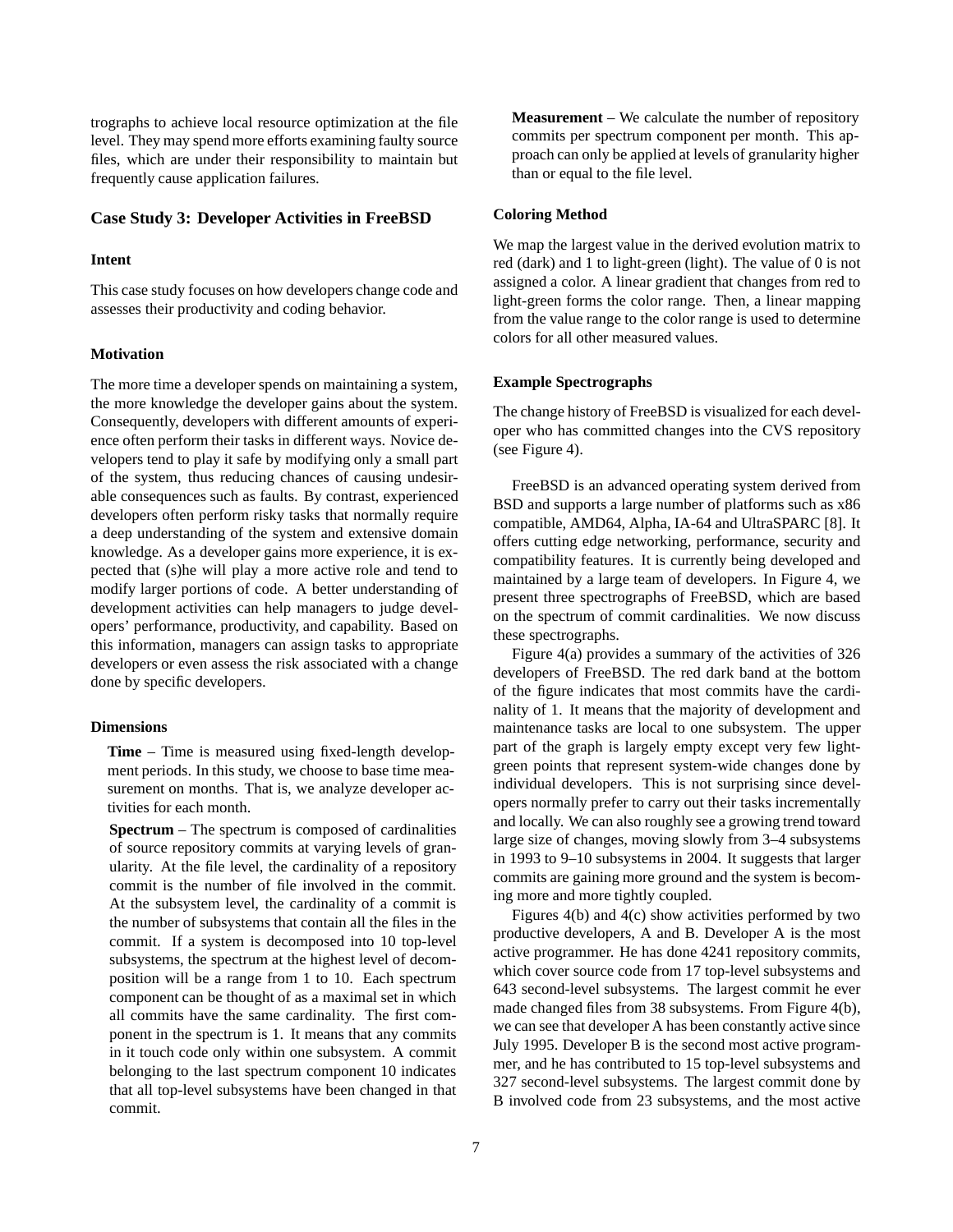

(a) 326 Developers performed 77416 commits which cover 19 top-level and 894 second-level subsystems



(b) Developer A performed 4241 commits which cover 17 top-level and 643 second-level subsystems.



(c) Developer B performed 4133 commits which cover 15 top-level and 327 second-level subsystems.

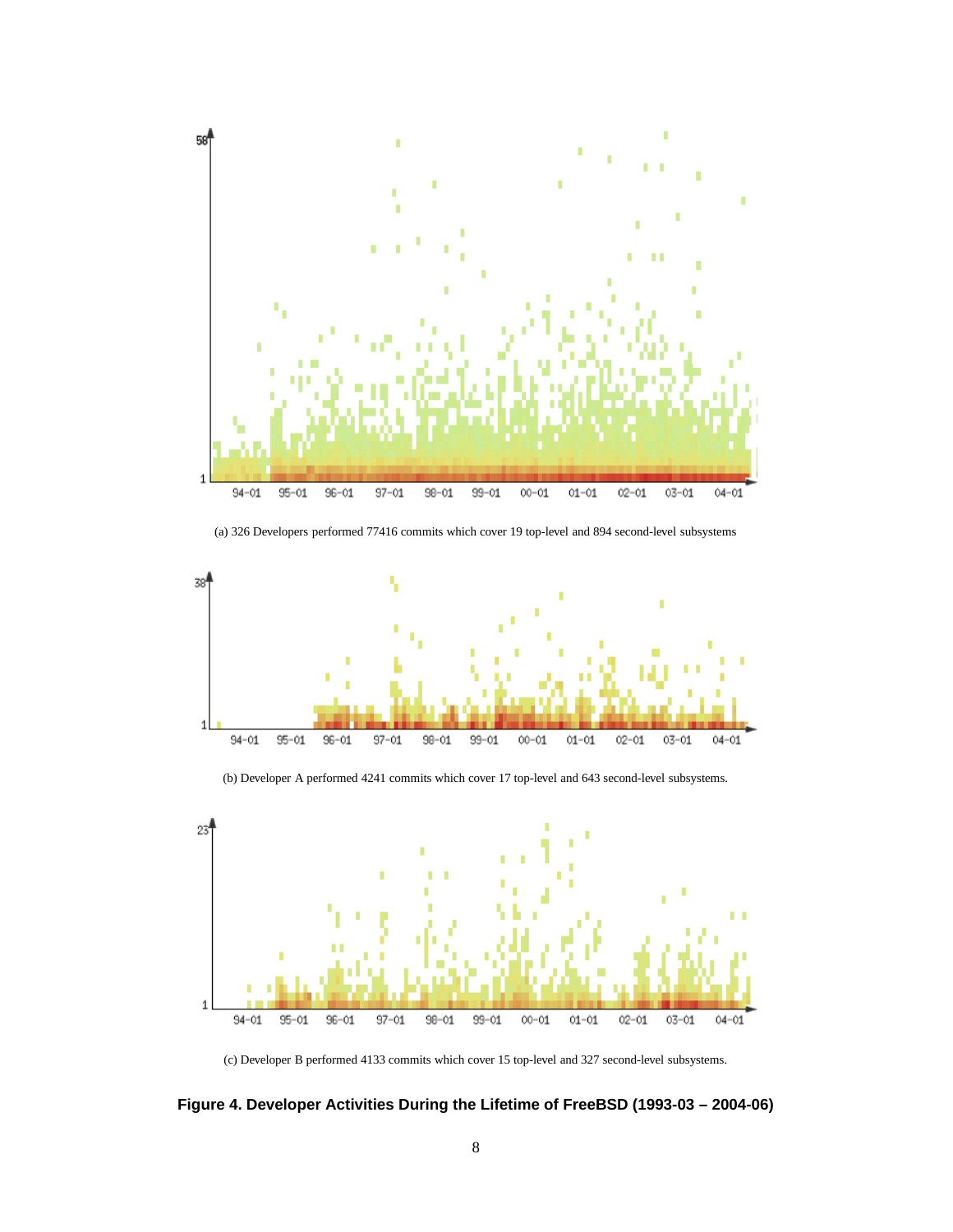period of B is from September 2002 to October 2003. We notice that developer B starts to do more large commits as he gains more experience. We conclude that A and B are experienced developers and they have worked on very large and different portions of FreeBSD. We also found that most novice developers of FreeBSD touch only one top-level subsystem and approximately 5–20 second-level subsystems. We omit spectrographs for other developers due to limited space in this paper.

# **4 Discussion**

One of the strengths of the spectrograph is that it can be tailored to examine various subjects. Its spectrum can be configured based on different types of components, such as files, subsystems, developers, and commit cardinalities. Its time can be measured using different units, such as versions, commits, and months. Its measurement can be based on a variety of software property measures. Spectrographs can reveal details at varying levels of granularity, ranging from the top level to the bottom level in a system hierarchy. Spectrographs can provide both an aggregated global overview (e.g., all developers activities) and fine-grained detail (e.g., a developer's activities). These features make spectrographs particularly suitable for software evolution analysis.

Some outstanding issues remain with our approach for visualizing software evolution. First, the components in the spectrum cannot be easily related to each other if they are not ordered appropriately. Each component has its own evolving thread. When two spectrum components are put far apart, it is not easy to observe their logical connections, for example, co-change events. To solve this problem, perhaps we should devise a filter to remove or hide components that have few logical connections with each other from the spectrum. A second issue is that spectrographs do not take advantage of other visual cues such as shape, layout, and 3D space. This limits the use of spectrographs in certain studies.

# **5 Related Work**

We briefly review some work related to evolution visualization. Software visualization techniques for a singe snapshot of the system will not be considered.

Gall and Jazayeri used *percentage bars* to show three kinds of evolutionary entities (structure, attribute, and time) simultaneously in one view [9]. Their aim was to find conspicuous changes from the history of software releases to assist in future restructuring. By contrast, spectrographs offer a more general approach to visualizing software evolution. The spectrum concept enables us to examine software evolution from a wide variety of perspectives and at varying levels of abstraction.

Lanza has proposed the *Evolution Matrix* as an effective means to recover the evolution of object oriented software systems [13]. In the Evolution Matrix, a class is represented using a box with the width determined by the number of instance variables (NIV) and the height determined by the number of methods (NOM). The layout and shape are used to highlight change patterns over time. By contrast, our approach is not restricted to source files. It can be applied at varying levels of granularity. It is also useful for analyzing other subjects such as developer activities.

Eick *et al.* have developed a set of tools for visualizing several kinds of data, such as code version history and release differences [3]. They represent lines of code using the color-coded pixels in order to achieve a higher information density. Their approach encodes the third dimension for the history of releases into color pixels. This makes it inappropriate for finding punctuated change from a historical sequence of releases. They use files as the basic units of visualization. It is not clear how to apply their approach to visualize evolution history at higher-levels of abstraction.

Taylor and Munro propose to use *revision towers* to visualize change history stored in source control repository [17]. For each source file, they create a tower-like view to show all revisions of the file and the relationships between revisions and source releases. All towers are then displayed in a grid formation to fill the available display area, ordered according to the date of file creation. A revision tower provides very detailed information about the change history of a file. Their approach is not scalable when a software system has a large number of source files. In addition, logical connections between file cannot be easily discovered.

### **6 Conclusions**

An evolution spectrograph combines time, spectrum and property measurement coded in colors to characterize software evolution. The coloring technique permits us to easily distinguish patterns in the evolutionary data without having to depend on aggregation techniques. In contrast aggregation techniques are likely to hide some of the complex and interesting patterns that appear in the evolutionary process of a software system by reducing such complex data into a limited number of data values.

We presented empirical results from three case studies to demonstrate the potential use of spectrographs in evolutionary analysis. These case studies have shown that spectrographs can provide both a global overview and fine-grained detail by varying the granularity of spectrum components. The presented spectrographs can be used to perform evolutionary analysis for other software systems. Other spectrographs can be created and may be beneficial for other types of analysis.

Our experience has shown that spectrographs can be tai-